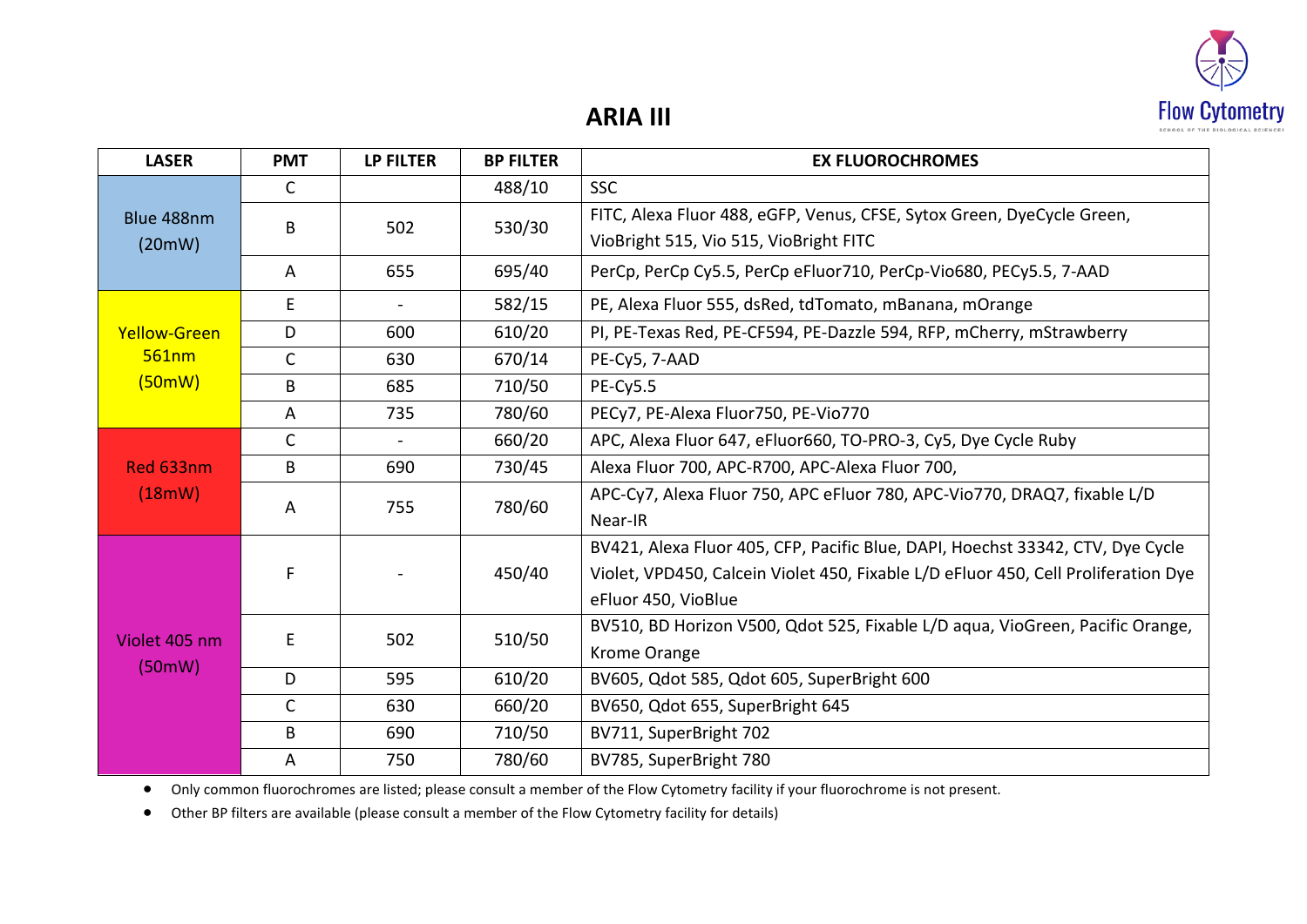

## **MoFlo Astrios**

| <b>LASER</b>                            | <b>BP FILTER</b> | <b>EX FLUOROCHROMES</b>                                                                                              |  |  |  |  |  |
|-----------------------------------------|------------------|----------------------------------------------------------------------------------------------------------------------|--|--|--|--|--|
| <b>Blue</b><br>488nm<br>(200mW)         | 488/6            | <b>SSC</b>                                                                                                           |  |  |  |  |  |
|                                         | 513/26           | FITC, Alexa Fluor 488, eGFP, Venus, CFSE, Sytox Green, DyeCycle Green, VioBright 515, Vio 515, VioBright FITC, BB515 |  |  |  |  |  |
|                                         | 576/21           | PE                                                                                                                   |  |  |  |  |  |
|                                         | 620/29           | PI, PE-Texas red, PE-Dazzle 594, PE-CF594                                                                            |  |  |  |  |  |
|                                         | 664/22           | PE-Cy5, 7-AAD                                                                                                        |  |  |  |  |  |
|                                         | 710/45           | PerCp Cy5.5, PerCp eFluor710, PerCp-Vio680                                                                           |  |  |  |  |  |
|                                         | 770/44           | PE-Cy7, PE-Alexa Fluor750, PE-Vio770                                                                                 |  |  |  |  |  |
| Red<br>645nm<br>(100mW)                 | 642/10           | <b>SSC</b>                                                                                                           |  |  |  |  |  |
|                                         | 671/30           | APC, Alexa Fluor 647, eFluor660, TO-PRO-3, Cy5, Dye Cycle Ruby                                                       |  |  |  |  |  |
|                                         | 722/44           | Alexa Fluor 700, APC-R700, APC-Alexa Fluor 700,                                                                      |  |  |  |  |  |
|                                         | 795/70           | APC-Cy7, APC-Vio 770, APC-eFluor780, APC-eFluor 780, APC-H7, APC fire 750, Zombie NIR, DRAQ7                         |  |  |  |  |  |
| <b>Violet</b>                           | 405/10           | <b>SSC</b>                                                                                                           |  |  |  |  |  |
| 405nm<br>(55mW)                         | 448/59           | BV421, Alexa Fluor 405, CFP, Pacific Blue, DAPI, Hoechst 33342, CTV, Dye Cycle Violet, VPD450, Calcein Violet 450,   |  |  |  |  |  |
|                                         |                  | Fixable L/D eFluor 450, Cell Proliferation Dye eFluor 450, VioBlue                                                   |  |  |  |  |  |
|                                         | 546/20           | Qdot545, Pacific Orange, Krome Orange, BV510, Live/dead aqua                                                         |  |  |  |  |  |
| Yellow-Green<br><b>560nm</b><br>(200mW) | 561/4            | <b>SSC</b>                                                                                                           |  |  |  |  |  |
|                                         | 579/16           | PE, Alexa Fluor 555, dsRed, tdTomato, mBanana, mOrange                                                               |  |  |  |  |  |
|                                         | 614/20           | PI, PE-Texas Red, RFP, mCherry, mStrawberry                                                                          |  |  |  |  |  |
|                                         | 692/75           | $PE-Cy5.5$                                                                                                           |  |  |  |  |  |
| <b>UV</b>                               | 448/59           | DAPI, Hoechst 33342                                                                                                  |  |  |  |  |  |
| 355nm                                   | 620/29           | Qdot625                                                                                                              |  |  |  |  |  |
| (100mW)                                 | 692/75           | Qdot705                                                                                                              |  |  |  |  |  |

• Only common fluorochromes are listed; please consult a member of the Flow Cytometry facility if your fluorochrome is not present.

• Other BP filters are available (please consult a member of the Flow Cytometry facility for details)